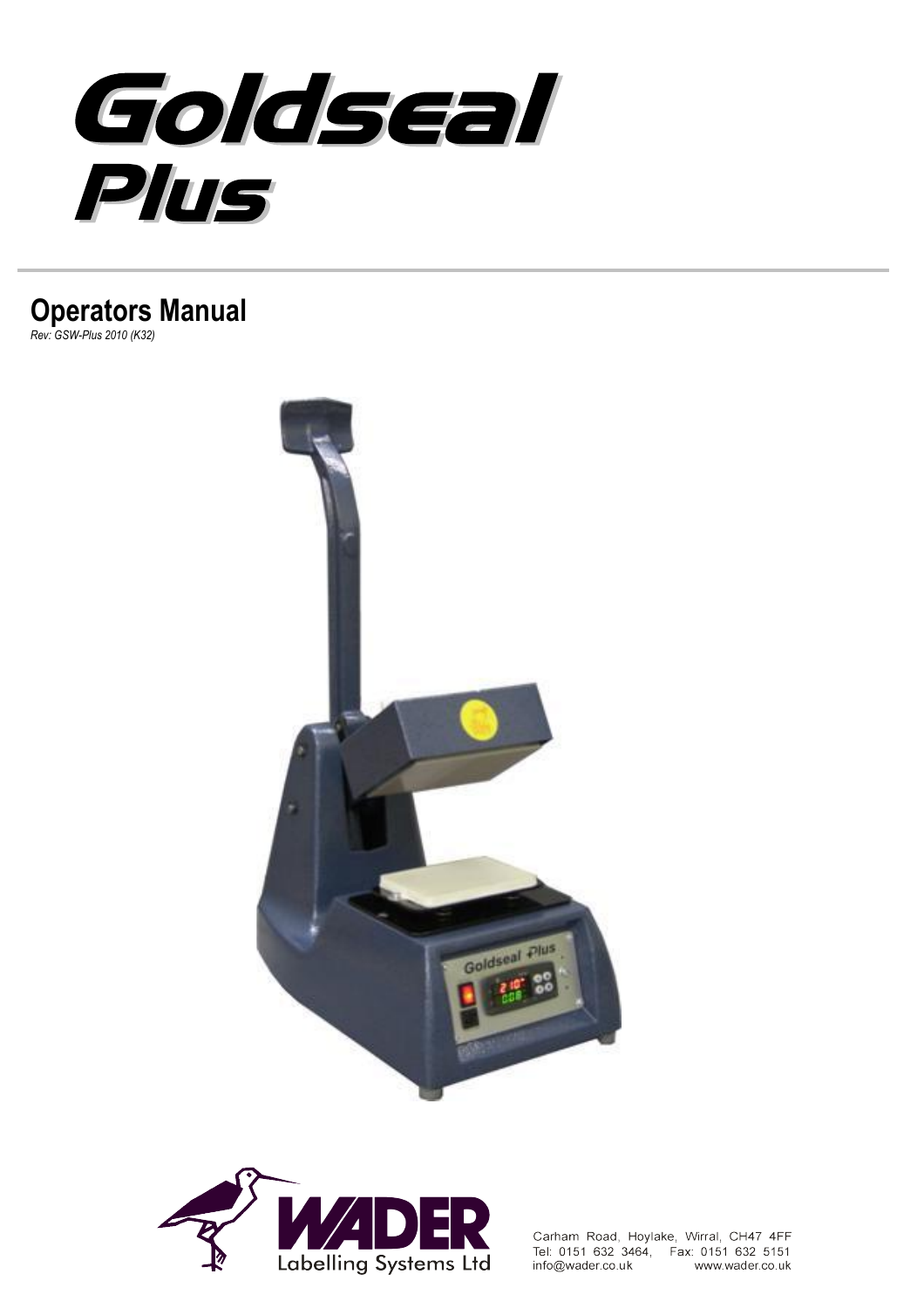

# *Features*

The new Plus machine use a powerful microprocessor PID *(Proportional plus Integral plus Derivative)* controller utilizing flash memory processors which allow custom features and high standard of temperature accuracy.

PID controllers prevent oscillation around the temperature set point and adjust the power output to avoid overshoot and offset, for a more reliable and stable temperature. Dual display of temperature and time dwell. SSR controlled heating element.

### *Unpacking & Set-up*

#### **Safety First ~ NEVER stand over the machine when in the clamped / closed position.**

- Remove the heat press from the packing case and retain all the packing.
- Mount the press on a solid surface ensuring it is located near a mains outlet.
- Plug the mains cable into the rear of the machine and connect to: 240 Volt AC, single-phase mains supply (standard wall socket)
- Depress the **on / off** switch and the control will illuminate as below and perform a self diagnostic for a few seconds.





.

The machine will now start to heat up. Please note for the later part of the heating cycle approximately 10°C before the set point the heating cycle will slow down this is the PID control bringing the temperature up by pulsing the element supply to avoid temperature overshoot The first line of the controller display (in red) is the current temperature. When the machine is first switched on it will display the temperature of the platen and gradually heat up to the set point.



The controller on the left is indicating 210°C this means the machine is ready to use. The second display (green) line is the timer set point in seconds currently set to 8 seconds.

*The machine is delivered set to standard factory settings as above but you may wish to change these for different materials or marking products.*

You may check your settings at any time simply by pressing the  $\bigodot$  key and the temperature set-point will be displayed, press  $\bigodot$  again and the timer set-point will be displayed, press  $\bigcirc$  a third time and the control will loop back to the temp set point simply leave the control for a few seconds and display will revert to monitoring the temperature of the machine.

# *To Change the Temperature & Timer Set Points*

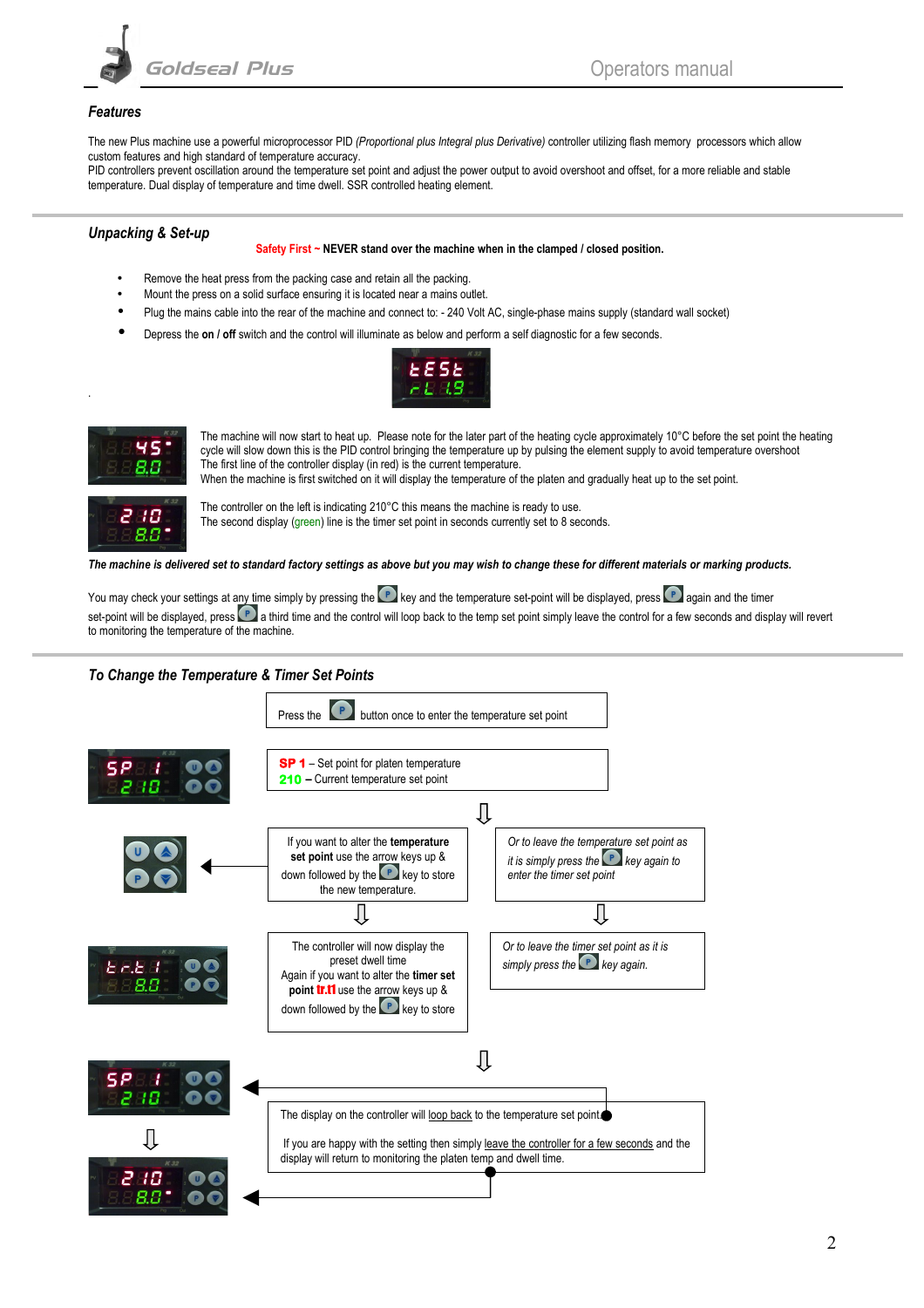

#### *To Operate the Hand Press*

- Ensure that the temperature & Timer setting are correct.
- You may check your settings at any time simply by pressing the **P** key and the temperature set-point will be displayed, press **P** again and the timer set-point will be displayed, press **P** a third time and the control goes back to the standard screen display
- Place the part of the garment/article to be marked onto the silicone pressure pad.
- Pull the handle forward into the locked position, ensuring the garment is firmly clamped between the heat plate and pressure pad. (Make sure that your hands are away from the heated platen when using the heat press).
- The timer display will now start a countdown.



After completion of the above the buzzer will sound when the pre-set time has elapsed and **t.End** (timer end) will be displayed, the handle should then be lifted back to it full extent.

**Before operating the machine at the start of each day carry out a sealing procedure without any garment or transfers this will remove any moisture from the pad.**

#### *Pressure Pad Assembly*

The silicone pressure pad and assembly should be maintained and kept in good condition at all times.

A worn silicone pressure pad will effect the quality of transfer marking / fusing and should be replaced when showing signs of wear. (*See parts list*). After a long duration of time it may be found that there is a loss of pressure through the pressure pad assembly, this can be rectified by replacing the pressure springs located under the pressure plate.

*Never allow the heat plate to rest on the silicone pressure pad when the press is not in use.*

#### *PTFE Heat Plate Cover*

A PTFE cover is fitted to the heat plate, which allows the surface to be wiped clean should it become marked. New PTFE covers may be fitted to the heat plate when **WARM** *(not hot)* and has been cleaned to remove residue of the old PTFE.

# *Design Change*

With a policy of constant improvement and/or modifications to meet changing conditions, the right is reserved to change the design and/or specifications at any time without prior notification, therefore no guarantee can be given as to the accuracy of the information contained in this instruction book.

#### *Guarantee*

This press is guaranteed to be free from defects in materials and workmanship **\*\*** for a period of 12 months from the proven date of delivery or installation. Should, in our opinion, any part of this press be defective in materials or workmanship it will be replaced or repaired free of charge *(excluding any travelling costs / carriage costs which will be charged at our discretion)* provided that the press has been installed and operated in the correct manner and not subjected to misuse. A charge will be made for any costs incurred if a reported fault on the press is found to be due to incorrect installation, operation and/or incorrect materials being used, as it is the responsibility of the press user to ensure the suitability of the materials operating through the press. **\*\*** *Exclusions - Pressure Pad GSW-16, PTFE GSW-*18

# *Application details for Wader Products*

Your press should have the following settings: - **Temperature: - 200 / 210** °**C** *(application dependent)* **Pressure: - 20 PSI Time Dwell: - 8-10 seconds** The above is only a basic guideline you may need to change settings for special materials. To alter the settings see page 3.

> **We recommend that THERMAL materials / clothing are not used on this heat press.** *Contact Sales For Special Material Settings.*

#### *Specifications*

Supply Voltage 230 / 240 Volt AC. 500watt (8x6 - 700 Watt)., Microprocessor PID Temperature/Timer Control Unit. *Allowances should be made when P.A.T. testing*. 240v Mica plate heating element including 40" leads and integral earth. Cast Aluminium construction. Dry weight of 14 kg (8x6 15 kg).

#### *Maintenance*

Lubricate toggle linkage at **regular intervals** with light machine oil, this will ensure a long life of the toggle assembly and also a smooth operation.

Keep top PTFE cover in good condition. Ensure that the silicone pad is in good condition.

Never clean the machine with abrasive cleaners or solvents that may damage the product.

Check all fasteners are tightened to the correct torque. This is particularly important with the heat plate fixing as these are under extreme heat and strain.



- **This machine is designed for application of heat-seal transfers, tape, badges and patches only.**
- **Please ensure the manufacturers operating instructions are adhered to.**
- **A colour copy of this manual plus all the Wader machinery can be downloaded from the website [www.wader.co.uk](http://www.wader.co.uk/) We recommend a qualified engineer inspect the machine at six Monthly intervals**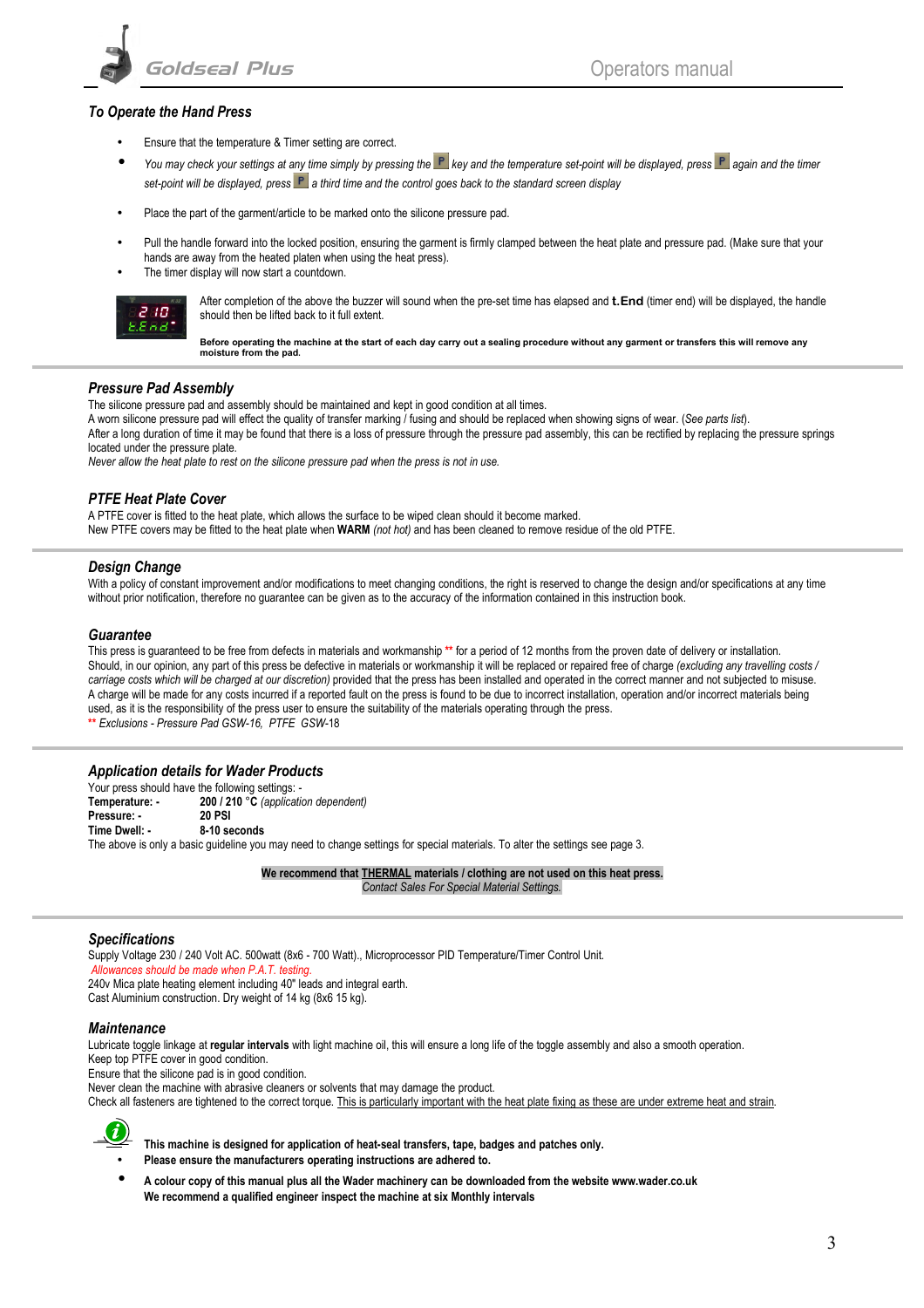

# *Fault Finding*

### *No Mains light Or Control Display*

Check the supply to press and condition of fuses (front panel & plug) Is the press switched on? Control Unit Transformer output of 12vac ?

# *Heat plate fails to get warm (refer to fig.2)*

Does the element have continuity? *\** Does the probe have resistance? Is the relay switching over? (check SSR, and coil supply)

#### *RTD Probe.*

To test the probe condition remove completely from press and measure the resistance at room temperature using a multimeter. Then warm the probe if the resistance changes the probe is working correctly. This will only give you an approximation of the condition of the part.

#### *Sealing Pressure Low.*

Severely worn pad Over compressed springs Toggle links worn

#### *Timer Buzzer*

Toggle arm not making contact with micro-switch Faulty micro-switch, check switching with meter. Buzzer faulty check AC power supply to buzzer 230VAC.

# *Controller Error Codes*

#### **Out of range signals**

The upper display shows the OVER-RANGE and UNDER-RANGE conditions with the following indications: Over-range Under-range





The sensor break will be signalled as an out of range

ErEP- Possible problem of the instrument memory. The messages desappears automatically.

When the error continues, send the instrument to your supplier



**NOTE:** When an over-range or an under-range is detected, the alarms operate as in presence of the maximum or the minimum measurable value respectively. To check the out of span Error condition, proceed as follows: 1) Check the input signal source and the connecting line. 2) Make sure that the input signal is in accordance with the instrument configuration. Otherwise, modify the input configuration 3) If no error is detected, send the instrument to your supplier to be checked. ErAT - Fast Auto-tune can't start. The measure value is too close to the set point. Push the P button in order to delete the error message. NoAt - Auto-tune not finished within 12 hours.

Safety First When working on the heat press remember to always **DISCONNECT** the mains supply before removing covers or guards. Never allow your hands to be in a position that they may be trapped by the heat plate when you bring the handle down.



Pink Red Blue White Yellow Brown

|                                             |                                                                                                                 | REV                    |               |                   |
|---------------------------------------------|-----------------------------------------------------------------------------------------------------------------|------------------------|---------------|-------------------|
|                                             | © MADER Labelling Systems Limited                                                                               | DWG NO                 | PLUSWIRE      | $1$ OF 1<br>SHEET |
| <b>Plus</b> Wiring Diagram                  |                                                                                                                 |                        |               | In House          |
|                                             |                                                                                                                 | Date                   | 13 July 2005  | Ξ                 |
|                                             |                                                                                                                 | <b>SIZE</b>            | $\frac{4}{2}$ | SCALE             |
| (unless otherwise stated)<br>Internal Wires | Plain copper stranded conductor with<br>CSA(mm <sup>2</sup> ) 0.75 Strands / Dia 24/0.2<br>PVC sheath.<br>Gamp. | Engineering Department |               | Roy Goodier       |